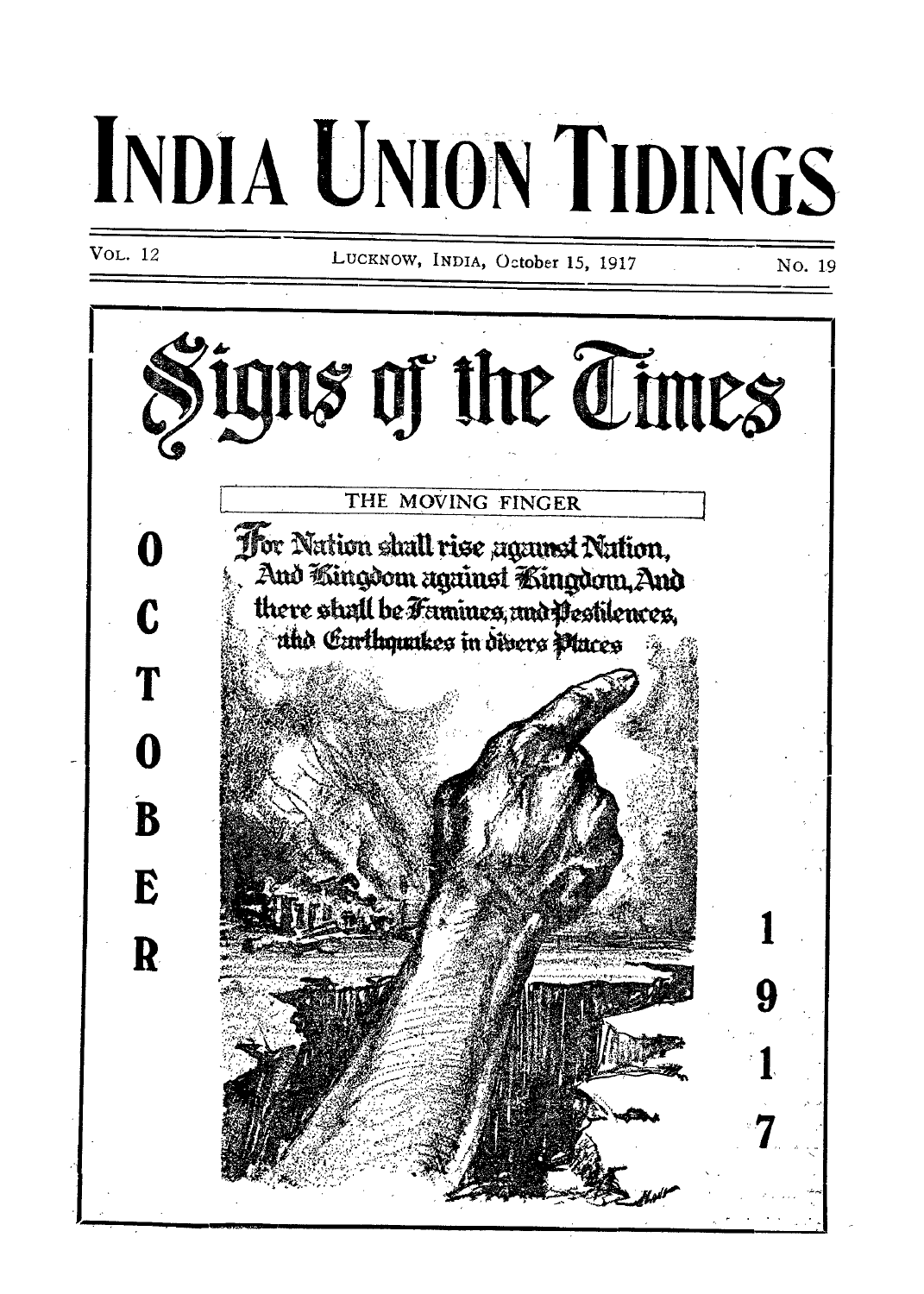# The Magazine **With a Definite Message**

# **Some of the Work it is Doing**

Upon our 'English churehes devolves the duty of giving the Message to the European community of India. We know it as well as we know anything in this world and above all, God knows it too, and He will hold us responsible if that task is not completed soon. It is time to go about that /duty in a systematic way.

It is perhaps known by all the readers of 'TIDINGS that the Indian *Signs of the Times*  is a soul-winner. Some of the staunchest lay members of our Mission are with us torday because of reading this well-known magazine. What it has done for them it will do for others, and it is doing it too. There is not a more simple and effective way of reaching the English -speaking population than by putting Signs of the Times into their hands. It gives 288 pages of live, up-to-date reading matter each year at the minimum cost. It reminds them -month by month of their soriPs salvation. It teaches truth. Its arguments are ananswerable. It produces the desired results. "Prove it?" We shall.

The following are testimonials received -within the last month of what Signs *cif the Times* is doing now.

### **It is Winning Converts**

"One of our brethren in---had accepted practically every point of present truth through reading Signs of the Times for a number of years. He came to the services -for only a short time and decided to identify himself with the people he called "his people," a people who were seeking to fully walk with "his God." Having accepted the Message two years ago, he is still firm and loyal in- every respect."—From *a Mission Stilri.* 

### **Patients Deeply Interested**

"Some of my patients have"become deeply interested through reading *Signs of the \_ Times* and through reading this paper they have taken to Bible study. I am at present giving readings to a patient who greatly enjoys our papers."--A *Nurse in Our Treatment Rooms.* 

# **Our** *Doctrines* **The Topic-of the Day Hundreds Interested**

"In my work, lately, I visited a city in **Eastern Bengal where I thought we would** be little known, but instead I found that our doctrines were the topic of the day. This seemed strange as we had held no public effort. There had been an effort though and that was through that silent messenger, The Sugns of the Times. Nearly every place I visited, the people either were taking it or had heard of it. This is the same in every place. Hundreds of people are becoming interested in India through this paper. I believe it is one of the greatest factors we have of spreading this Message." **A** Colborteur.

# It Convinces A Business Man

"One of our present enquirers has for **<sup>11</sup>** long while been a reader of our Indian Signs of the Times. We learned of his interest under very interesting circumStances. Brother was one day in business conversation with a Hindu and had occasion to tell him that he strictly observed the seventh-day Sabbath. 'Then,' said the Hindu, 'You are of the same religion as  $Mt$ .  $\longrightarrow$  of  $\longrightarrow$  & Co. He declines to discuss business on Saturday.' Brother

"I can heartily recommend the Indian edition of 'The Signs of the `Times' as one of the best means through which' to reach the people with the Third Angel's Message." J. B. (1, B.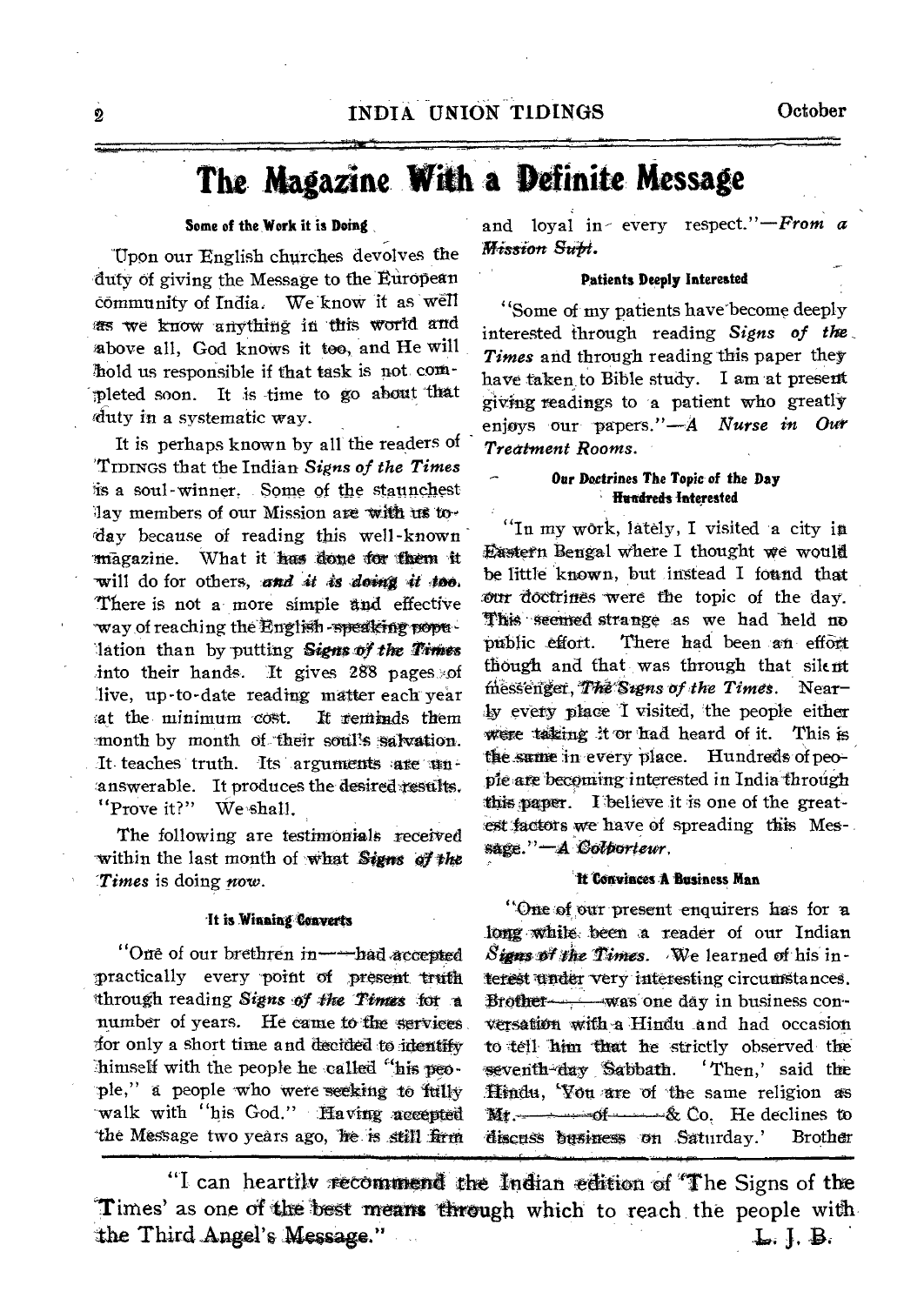"I cannot recommend the, paper too, highly. It is the right thing for the people in India and would keep them constantly informed concerning<br>the signs of the times."<br>W. H. S. the signs of the times."

-immediately rang up Mr. - on the telephone and learned that the facts were precisely as his Hindu informant had represented."—From *a City Evangelist.* 

### **Not a Stranger in Burma**

"Two families are keeping the Sabbath through reading *The Signs* end have become Bible students. They in turn are spreading the truth to others. *The. Signs of the Times* is no stranger to Burma and is well spoken of. "—A. *Prominent Lay Member.* 

# **"A Beautiful Paper" "Very Welcome" "Such Good Reading"**

"I do enjoy reading *The Signs of the. Times.* I look eagerly now for the papers and like the way the S. D. A. people have of explaining the Bible. They are perfectly right that Saturday is the seventh day.

I get *The Signs of the Times* now and there are lots of little things which, have been troubling my mind, but I have had them all answered in that beautiful paper. It is very welcome indeed and such **good**  reading which we sadly need for the good of our souls."—An *unsolicited letter from a stranger, to one of our church members\_* 

# **Soldiers Become Bible Students**

\_"I know of quite a number of my comrades, who, because of the truths taught in the Indian *Signs of the Times Extras* have been moved from apathy and now are reading the Bible for themselves and have accepted many of its truths. A Lance Corporal because of the *Extras* has accepted many of the truths taught and would, I feel, eventually become a Seventh-day Adventist when opportunity offers itself. I feel that he is not alone in this, *and* if God offers them the opportunity after this Wax they will take a stand for the truth."—

*Front an officer among the Territorials, stationed in India.* 

## **A Whole Family Stirred**

"I hope you will receive this. letter-safely for I Want you to know that there are quite a few people here who would like to- make the acquaintance of the Seventh-day Sabbath-keeping people. Bertie wishes to belong to the church and if he does Harry is sure to follow. One of his teachers at the Polytechnic is quite interested and has had some talks with Bertie. Also an elderly lady who sits in the same pew with Bertieat—Church, who has taken a great liking to him and has invited him to tea with her several times, is very interested and I have lent her some of your books. As soon ;as. possible I shall take Bertie and Harry over to—and try to find the Mis, sion Hall there, and will see about being baptised." This is the result of literature which the son in India has sent to his mother at home.

### **Converts a Railway Inspector**

"My own case is one in point of what the Indian *Signs of the Times* does towards winning souls. In the large district over which I have to travel, I have met many dear people, who, though not yet numbered with us, strongly advocate our truths which they have learned from the paper."-A *Railway Inspector.* 

### **Dies as a Sabbath-Keeper Daughter a Faithful Member**

"A lady living in — subscribed for the  $S_{\text{kguss of the Times when it was first pub-}$ lished as *Oriental Watchman,* She-was a careful reader for several years and died a Sabbath keeper, not knowing of a church which observed the same day. Later, her eldest daughter attended lectures on the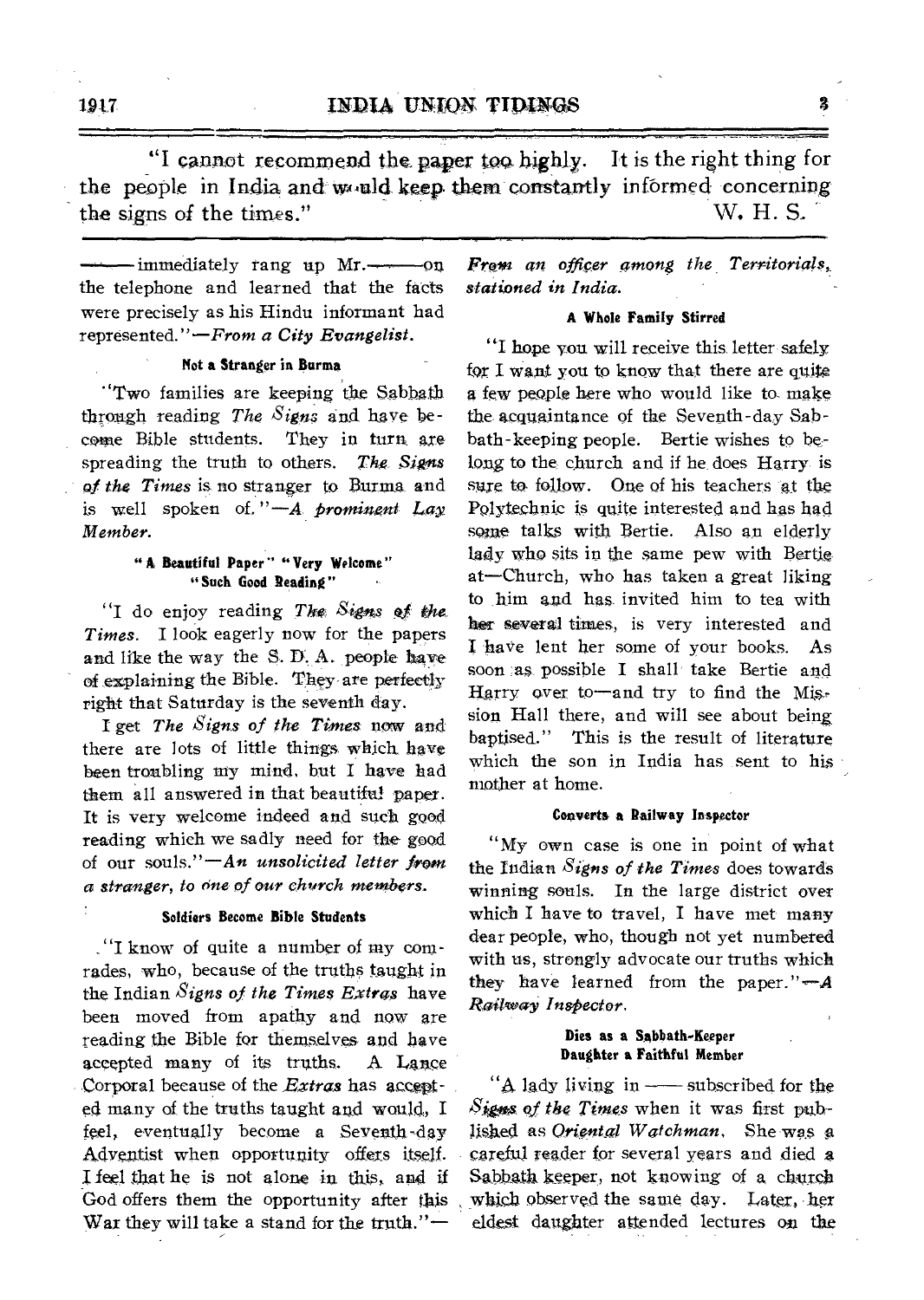"It is one of the best means I know of to give the Message to the people. The Signs of the Times' contains a definite Message and is therefore a splendid weapon to use as an entering wedge in order to get into the homes to do personal work and find readers for Bible studies. It can be used alike by the laity and the Minister or Bible worker. I strongly recommend its use in every church and by the isolated church member."

G. W. P.

Third Angel's Message, recognized the same truth her mother loved and is to-day a faithful member of the S. D. A. church at this place."

"Another regular attendant' at -our church subscribed for the *Oriental Watch. Man* when it first came out, and has several years of it bound into book form. While he has not yet been baptised, he keeps the

Sabbath and pays his tithe into the treasury regularly."—A Pastor of a Church.

Many more testimonials might be given, but these are living proofs of what *The Signs of the Times* can do.

The moral is obvious: Give the Truth to your friends, neighbourhood, and community through

THE SIGNS.

# **The Past and the Future**

Before me on the desk lies a botind volume of the first numbers of *The Oriental Watchman.* The date line of the first copy reads:

"Vol. 1. Calcutta, May, 1898. Two Annas." Above the date line appears:

"Watchman, What of the night ? The Watchman said, The morning cometh."

The first article exalts the Word of .God as our only foundation. The second is by Mrs. E. G. White on the Love of God. The third presents the second chapter of Daniei. Another article speaks of the universal preparation for war. The remainder of the paper is devoted to short articles under "Beacon Lights," "Home," "Health Hints," "Light for Little Feet," and "This and That."

As I look at the instruction contained in this beginning of our publishing work in India, the unity and grandeur of the Third Angel's Message seem very clear. In that first number the very same subjects are dwelt upon as we find in all our denominational publications to-day. It 'prophesied the present war while other religious periodicals prophesied peace. It has proclaimed for 19 years the same truths of God's Word with a unity and consistency that are not found in any other paper in India. A good record, isn't it?

Pastor W. A. Spicer, the present secretary of the General Conference, we believe, was the first editor. Brethren D. A. Robinson, J. L. Shaw and J. C. Little followed.

It was printed first at the "Law Publishing Press,'',57, Bow Bazaar St., Calcutta ; then moved to our own "Watchman Press" at 38, Free School Street, and published under the imprint of Brother A. G. Watson. In 1905, it moved to Karmatar where it remained until 1909.

During the first few years the paper contained sixteen pages, 9 by 12 inches in size, without a special cover. In 1907, a coloured cover was added, and at the beginning of 1910 it was reduced to the present size, containing 24 pages; increased to 32 pages in 1912, and again reduced in 1915.

We wish we might tell some of the inte-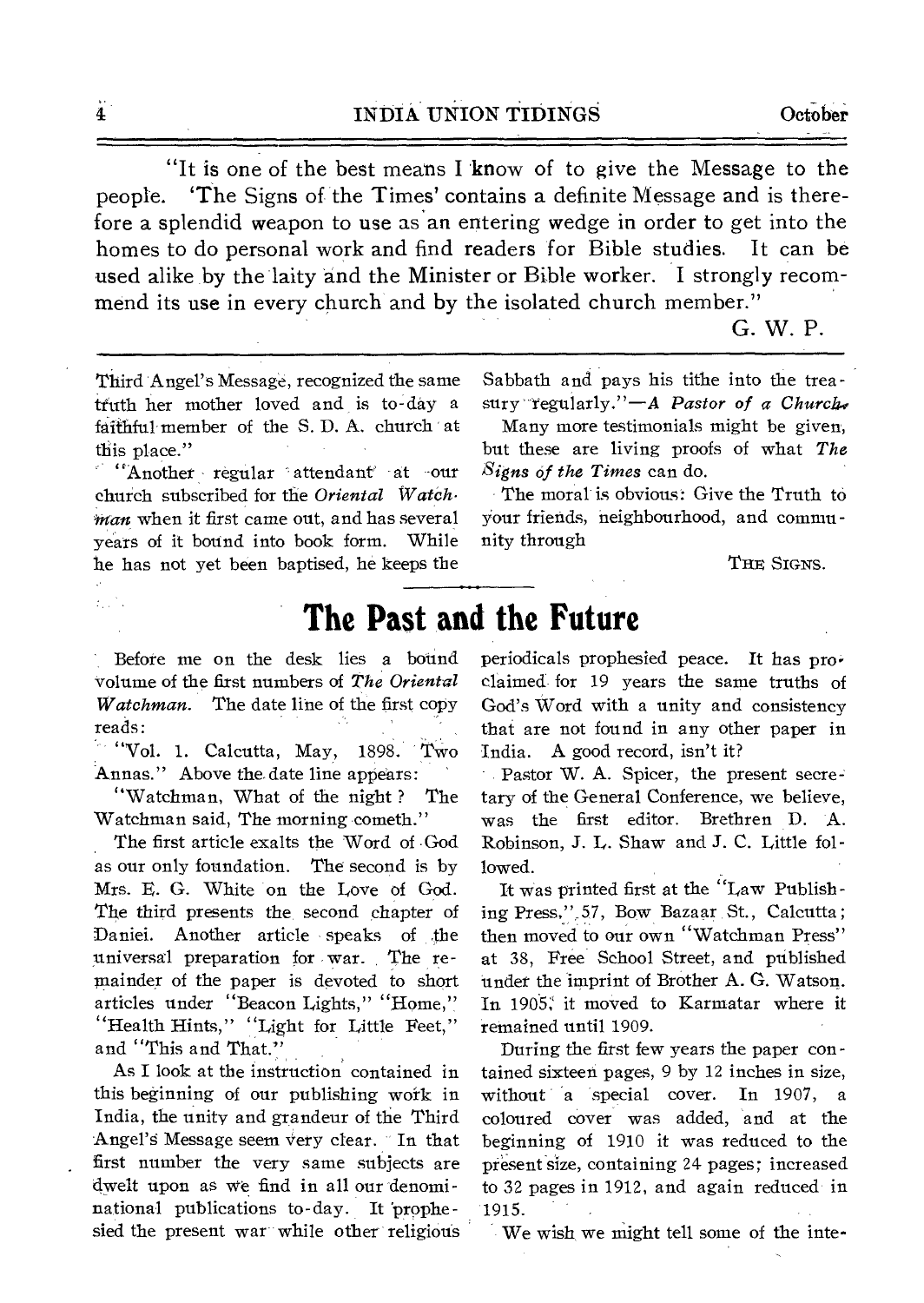resting experiences through which it passed in those days gone by but its old friends have mostly passed away and the volumes, worn by many years of monsoons and Indian summers, tell me nothing of the tears, the prayers or the joys of its early, companions.

January, 1909, the machinery, the type, and all the rest of this pioneer printing office were moved to Lucknow, 19, Banks Road. The March number bears for the

first time the name of G. F. Enoch as editor, and W. E. Perrin as printer.

In March of the next year, Pastor S. A. Wellman succeeded to the editorial chair and Pastor Enoch took up other duties. Brother Perrin left for America in 1915, and Brother E. Parkinson of Australia became sponsor for the paper's appearance for a time. In 1916, Brother W. S. Mead took charge of the printing office and under his efficient management it remains at the present.

At the beginning of 1916 the familiar name of "Oriental Watchman," was changed to "The Signs of the Times." Many have felt that the change was not for the best. Its thousands of old friends do not recognise it under the new title, resulting in a corresponding decrease in circula tion.

Within the last 19 years, over half a million of these white-winged messengers have been scattered in every part of India. Thanks to the trusty colporteurs, the *Oriental Watchman* is known in every city and district town from the Himalayas to Cape Comorin. From the many lettersreceived from its patrons, we know it has an unblemished record and an unexcelled reputation.

In this connection we must mention some of those who have been responsible for its - wide-spread circulation. Brethren Baasch, Mattison, Poley, Raymond and Rick are among the most well known of recent years. Misses Haegert, Orr, King and Jewett might also, be, mentioned. Of this band only faithful Brother Raymond is left, all the others being calied to other duties. The good done by these labourers cannot be estimated; it cannot be reckoned by rupees or pounds sterling, but God has the record and is preparing the reward.

The foregoing is a short history of the past. But we live in the ever-momentous present. The past has been a record of triumph, but the coming months, we believe, will be still more glorious for .our "best evangelist in India."

Some pessimists have predicted a dark future because no more canvassers can be obtained for regular effort with the paper, because of the War.

We look to you, friends and church members, to give them an answer. 'What our loyal laity are doing in England and Australia and other countries with their respective missionary agencies, we know you will do when told of the need. We are depending on you. What are you going to do to help your old friend,

THE ORIENTAL WATCHMAN and THE SIGNS OF THE TIMES R. B.

"The circulation should be ten times more than it is." J. C.

"I like the last few issues especially. I wish to see it placed in the hands of every English-speaking Indian." E. D. T.

`The Signs of the Times' is making a large circle of friends in India, and is a great pioneer missionary for the living preacher." J. M. C.  $\mathcal{F}=\mathcal{F}(\mathcal{F})$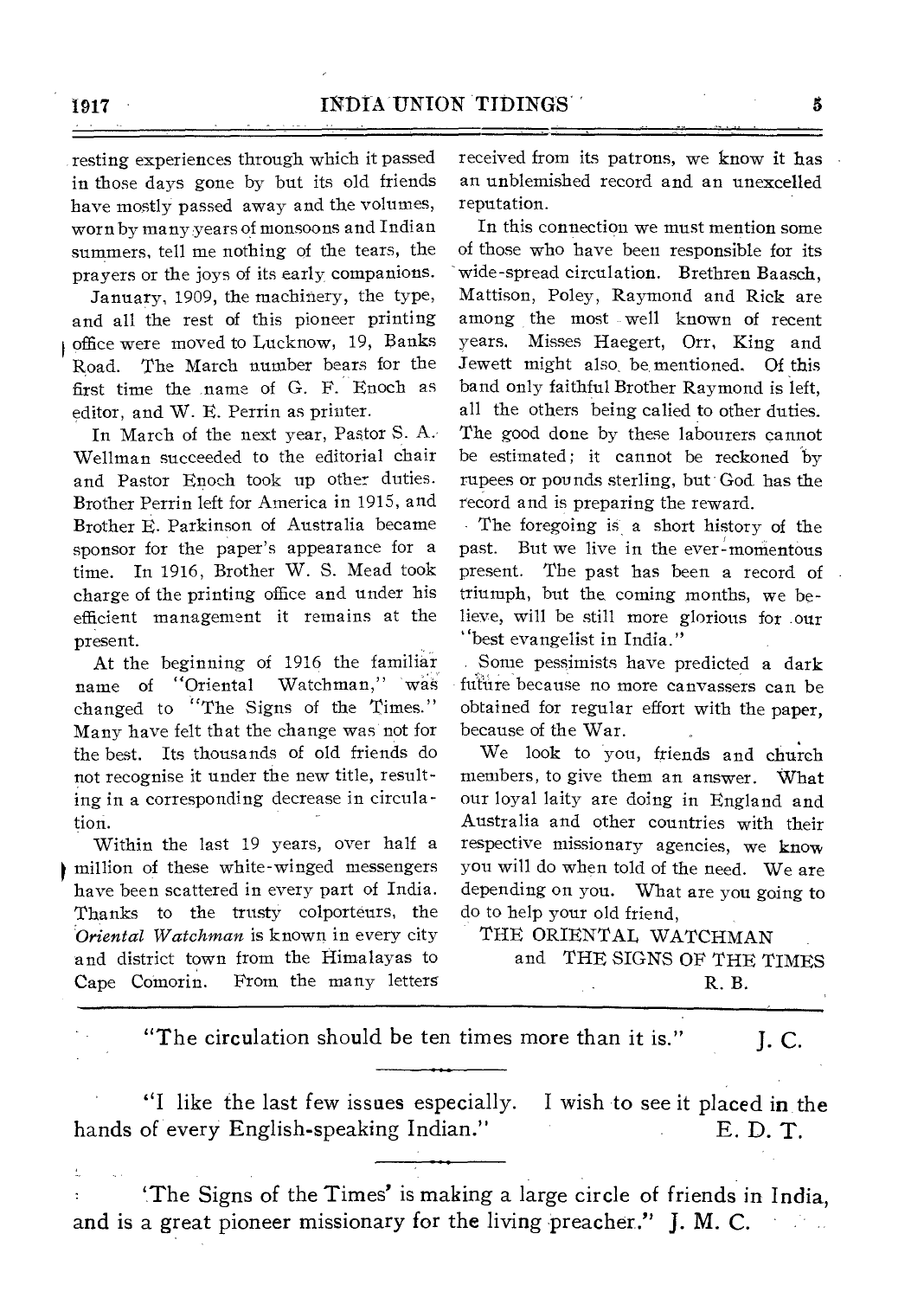October

# **Facing a Crisis**

For nineteen years our Indian magazine, The Signs of the Times, either in its prehas gone out month by month with its message of cheer, of warning, or of general instruction; and as we look through our ranks to-day, we find many who have been brought to a knowledge of Present Truth through its instrumentality. To the faithful canvassers of the past, both those devoting their whole time to the work and those who have cheerfully added this service to

"I am much pleased with the efforts being made to produce a real, live magazine, true to its name.' F.O.R.

their other activities. we render greatful tribute: and we rejoice that their efforts have not gone unrewarded, but that exen now they may behold the fruits of their labour.

Our little magazine is confronted with a crisis. Owing to the war we have been unable to secure new canvassers to replace those who have been called to other lines of work or have gone on furlough, and our subscription lists are suffering accordingly. The continued existence of the Signs is therefore problematical. Shall we cease to publish our paper? This would mean that those hundreds of regular subscribers who have month by month received their copy of the Signs with its timely messages, would be bereft of their old friend; and too, this tried and proved assistant would be removed from the hands of those who go out to break new ground.

In this extremity we turn to our church in India. The task of warning India in this generation is ours, yours. Let us so improve our time, employ our talents, that we may near the judgement bar of heaven without one wasted opportunity to account

for. This little paper, The Signs of the Times, is your paper. It is not prepared sent form or as The Oriental Watchman, that colporteurs may have something to sell; but it is prepared that the work of warning India may be facilitated. It is a tool prepared to aid you in accepting and discharging the responsibility which God has placed upon you. Many avail themselves of its usefulness, and are faithful in endeavouring to increase its circulation. What are you doing in this respect? We earnestly invite one and all to approach their friends and acquaintances and endeavour to secure their names as subscribers that they may hear the warning message for these times. Those who have the time to spare, let them go out and canvass in their neighbourhood. Do not be disappointed if some rebuke you, but go on working as he who digs for precious jewels. "Let us run with patience the race that is set before us, looking unto Jesus the author and finisher of our faith; who, for the joy that was set before him, endured the cross, despising the shame. . . . "

> You who are rejoicing in the knowledge of your Lord's soon-coming, have you no care for those who know Him not? Does not their plight, without God and without

"I would heartily recommend that a greater effort should be put forth for its circulation. I believe that the present circulation could be doubled." R. T.

hope, arouse you to activity? Let us awake and do the work of God, and so join in hastening His return.

> A. H. WILLIAMS Sec. and Treas., I. T. Society.

All the resources of heaven are at the command of those who are seeking to save the fost.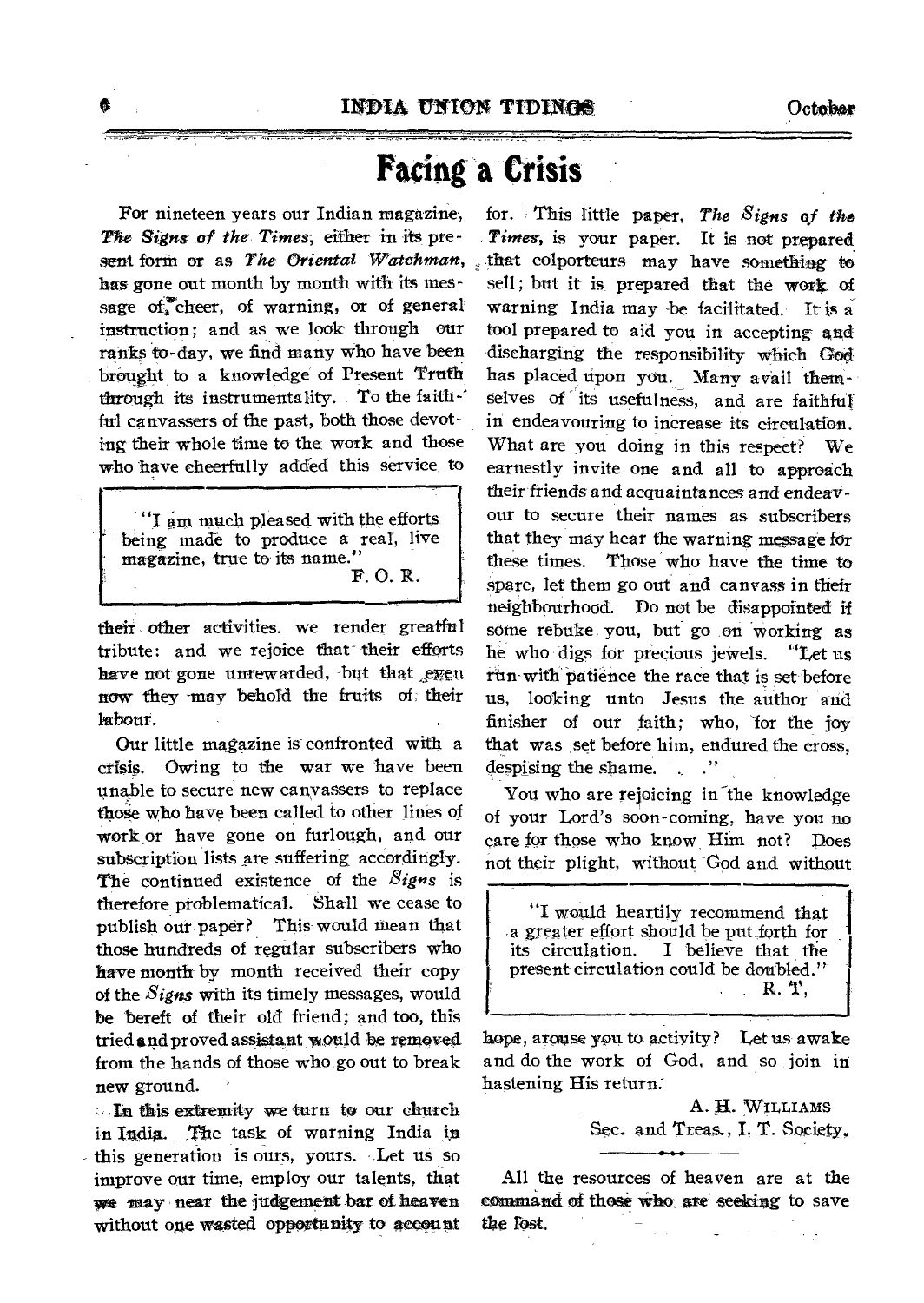# **Our Duty**

# Selections from the Testimonies

The work of God in this earth can never be finished until the men and women comprising our church membership rally to the work, and unite their efforts with those of ministers and church officers. - Vol. IX, 117.\*

### What Can We De?

Just now, when people are thinking seriously, literature on the meaning of the signs of the times, wisely circulated, will have a telling effect in behalf of the truth. -A Call to Service.

The Lord is soon to come. In fire and flood and earthquake He is warning the inhabitants of this earth of His soon approach. O, that the people might know the time of their visitation. We must make more determined efforts to lead the people of the world to see that the day of judgment is near at hand. Carefully prepared litera. ture on the significance of the scenes we are now witnessing, is to be circulated every $where -Id.$ 

#### The Most Important Work

If there is one work more important than another, it is that of getting our publications before the public, thus leading them tosearch the Seriptures. - IV, 390.

There is no higher work than evangelistic canvassing; for it involves the performance of the highest moral duties. - VI, 331.

Churches in every place should feel the deepest interest in the tract and missionary work.-IV, 390.

#### As the Leaves of Autumn

The work in these last days extends to the entire world. The message of truth is to go to all nations, tongues, and peoples; its publications, printed in many different languages, are to be scattered abroad like the leaves of autumn.  $-\text{IV}$ , 79.

\*Roman numerals indicate the volume of "Testimonies to the Church," Arabic numerals indicate pages.

The end is near. Already much time has been lost, when these books should have been in circulation. Sell them far and near. Scatter them like the leaves of  $autumn$ -IX, 72.

### Objects of Our Literature

The great object of our publications is to exalt God, to call men's attention to the living truths of His word. God calls upon us to lift up, not our own standard, not the standard of the world, but His standard of  $truth$   $-VII$ , 151.

Papers and books are the Lord's means of keeping the message for this time continually before the people. In enlightening and confirming souls in the truth. the publications will do a far greater work than can be accomplished by the ministry of the word alone.-VI, 316.

### All to Take Part

Let every one professing the name of Christ act a part in sending forth the message, "The end of all things is at hand:" "Prepare to meet thy God." Our publications should go everywhere. The circulation of our periodicals should be greatly increased. - A Call to Service.

#### How to Distribute

Let literature be distributed judiciously, on the trains, in the street, on the great ships that ply the sea, and through the mails  $-X$ , 123.

By lending or selling books, by distributing papers, and by holding Bible readings, our lay members could do much in their own neighbourhoods. Filled with love for souls, they could proclaim the message with such power that many would be converted. —IX, 35.

7